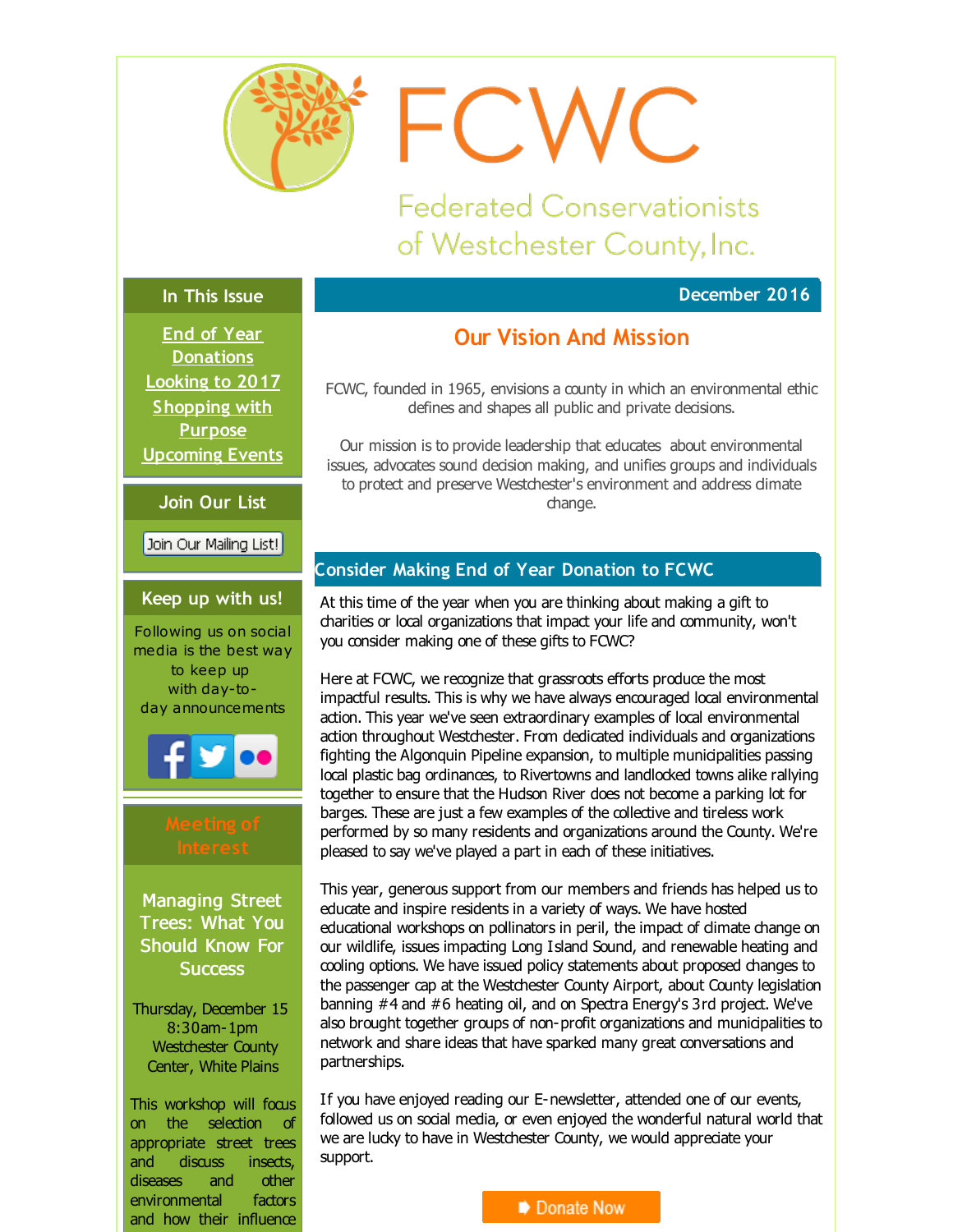and impacts on trees can be managed and controlled. The workshop will feature four speakers representing Cornell<br>University's Urban University's Horticulture Institute, Long Island Horticultural Research and Extension Center-Cornell University, Cornell Cooperative Extension of Suffolk County, and New York State Department of Environmental Conservation.

Approval is pending for continuing education credits for landscape architects and arborists. Annual training certificates for members of planning boards and zoning boards of appeals will be issued. May qualify for continuing education credits from other professional organizations.

Street Trees Workshop **Flyer and [Registration](http://r20.rs6.net/tn.jsp?f=001POGKKIyD6wAvbxq3s5A9PxIwsm37pEcvfMDykiyw9BNJynD0Z1oxlq5yYntRmjD0jYzRAWfJ1LAMpkLw_y0Td--tmxbTggtvEMNiFeGuBq8hWi-o-RCvll4HqyP2olNQm5oiqpJeG-s5XmeKrc14NWlh0cVEeJDBVNdo7C3O5XCDdIWMUPZTG6oKJq3l7BzzkNN8s_4YUMFDlRace5yqrJ2tl7XMYAUyXehKwJrVueVcya9SZWk0jFslAVYFyzWQ&c=&ch=)** 

## **What's in store for 2017?**

In 2017, look for us to do even more to keep dialogue going about climate change in Westchester County. As we approach 2017 with a proposed EPA administrator and a proposed Secretary of Interior who are both dimate change deniers, the need for advocacy organizations like FCWC is critical.

We're putting together an 'action item' list that we can do individually or as organizations on how to move the environmental agenda forward in Westchester County. We hope to share this list widely and work with all of our members, supporters, and friends and beyond to have these action items become a reality.

We're also keeping our eyes on what is happening with the Westchester County Airport and will advocate for what is best for Westchester's air and water quality in addition to quality of life. We are hoping to host a public meeting on these critical issues early in the new year.

We are continuing on with our 'Greening our Towns' programming and we will help to bring municipalities together to share best practices on how they accomplished green initiatives (think shopping bag ordinances, LED Streetlighting, tree ordinances, etc) in their communities! These meetings will hopefully facilitiate wider adoption of these practices around the County!

We always look forward to bringing together our member organizations and members at our Federation and Annual meetings. Stay tuned for more details about these events.

Finally, you'll also see some new faces on the staff of FCWC in 2017, because we're hiring 2 part-time positions! If you or anyone you know would like to work with us, please have them send in their resume to **fowc@fowc.org**. More information on our open positions can be found [here](http://r20.rs6.net/tn.jsp?f=001POGKKIyD6wAvbxq3s5A9PxIwsm37pEcvfMDykiyw9BNJynD0Z1oxltEt8e0k0xKSu1Fzeh7TBbDZluE-CKXfMf8WgIg9zi4nnHyPFDIBVmrK1E9xISmamluOxUaxTA8NlXLsqWtBtjJ1CiD9FBfI2nuiDxtbPIWJ&c=&ch=).

## **Shopping with Purpose**

Raise money for FCWC while shopping for your holiday gifts! When you shop online with Amazon, simply use smile.audubon.com instead of amazon.com. On your first visit, select FCWC as your organization to support. Amazon will then donate 0.5% of the price of your eligible Amazon Smile purchases to FCWC at no cost to you. Every bit adds up!

> amazonsmile You shop. Amazon gives.

## **Events**

For a full list of our member organization's events and happenings, check out our Federation Calendar at www.fowc.org/calendar. Remember to always confirm events before attending. Check back regularly as we are always updating.

#### **Westchester's Winter Wonderland**

Sponsored by: Westchester Parks Foundation *When:* Now thru January 2 5pm *Where:* Kensico Dam Plaza, Valhalla

Holiday Circus Performances | Visits with Santa | RangersTown Rink Skating